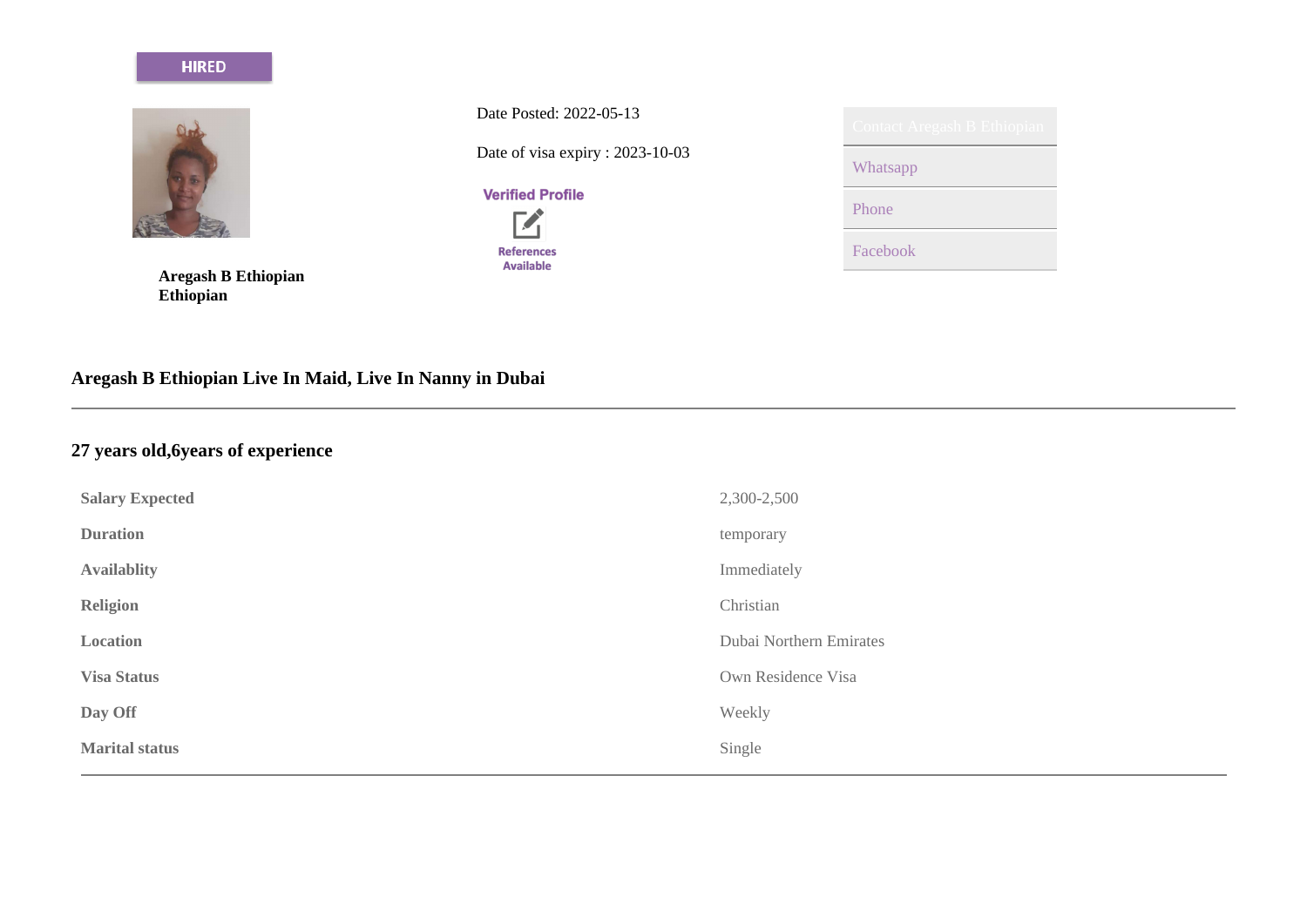## **About Me**

Aregash is resposible. She is young and energetic. She can work with less supervision.She can assist in the kitchen. She is staying in sharjah buhaira and she is fully vaccinated. She prefer Saturday day off.

# **Key Skills**

| Live In Maid                                                         |  |  |  |
|----------------------------------------------------------------------|--|--|--|
| Assist In Kitchen    Nanny-child Care    New Born    Pet Care - Maid |  |  |  |

#### **Languages**

| <b>Amharic</b><br>Excellent<br><b>Arabic</b><br>Poor<br><b>English</b><br>Fair |  |  |
|--------------------------------------------------------------------------------|--|--|

#### **Employment History**

# **Employer 1**

Date Started Date Ended Location Dubai Employer Profile Housemaid Reason for leaving Employer will be going back to their country for good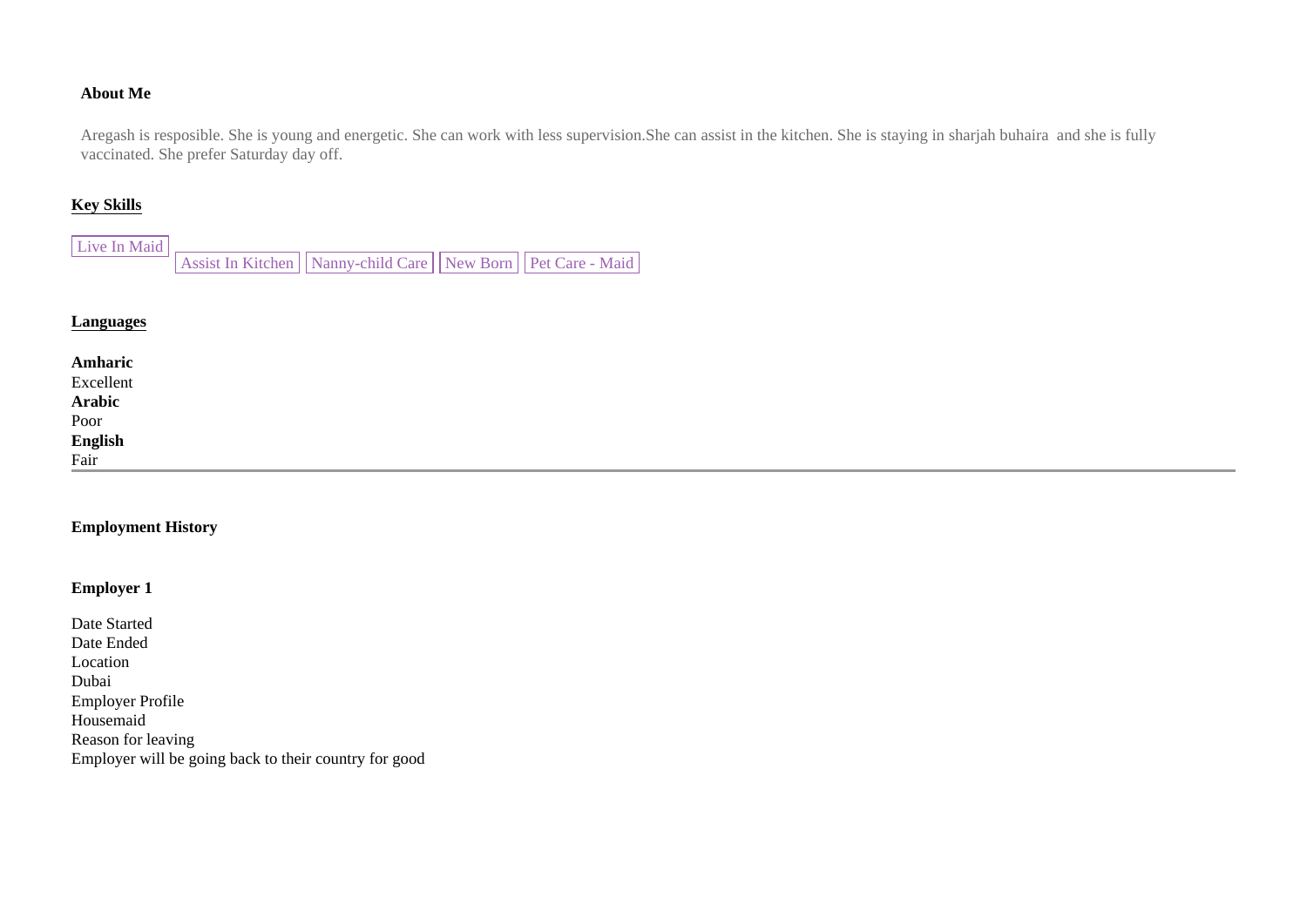## Job Description

## Egyptian Family for 8 months

- $\bullet$  Tidying up
- Washing the dishes
- Doing the laundry
- Throwing out the garbage

# **Employer 2**

| Date Started            |
|-------------------------|
| Date Ended              |
| Location                |
| Dubai                   |
| <b>Employer Profile</b> |
| Housemaid/Nanny         |
| Reason for leaving      |
| Finished contract       |

Job Description

Sudan family for 3 years

- Take care of the kids(8 and 10 years old)
- Bathing the children
- Helping the children to get dressed
- Assisting in kitchen
- Running errands

## **Employer 3**

| Date Started     |  |
|------------------|--|
| Date Ended       |  |
| Location         |  |
| Oatar            |  |
| Employer Profile |  |